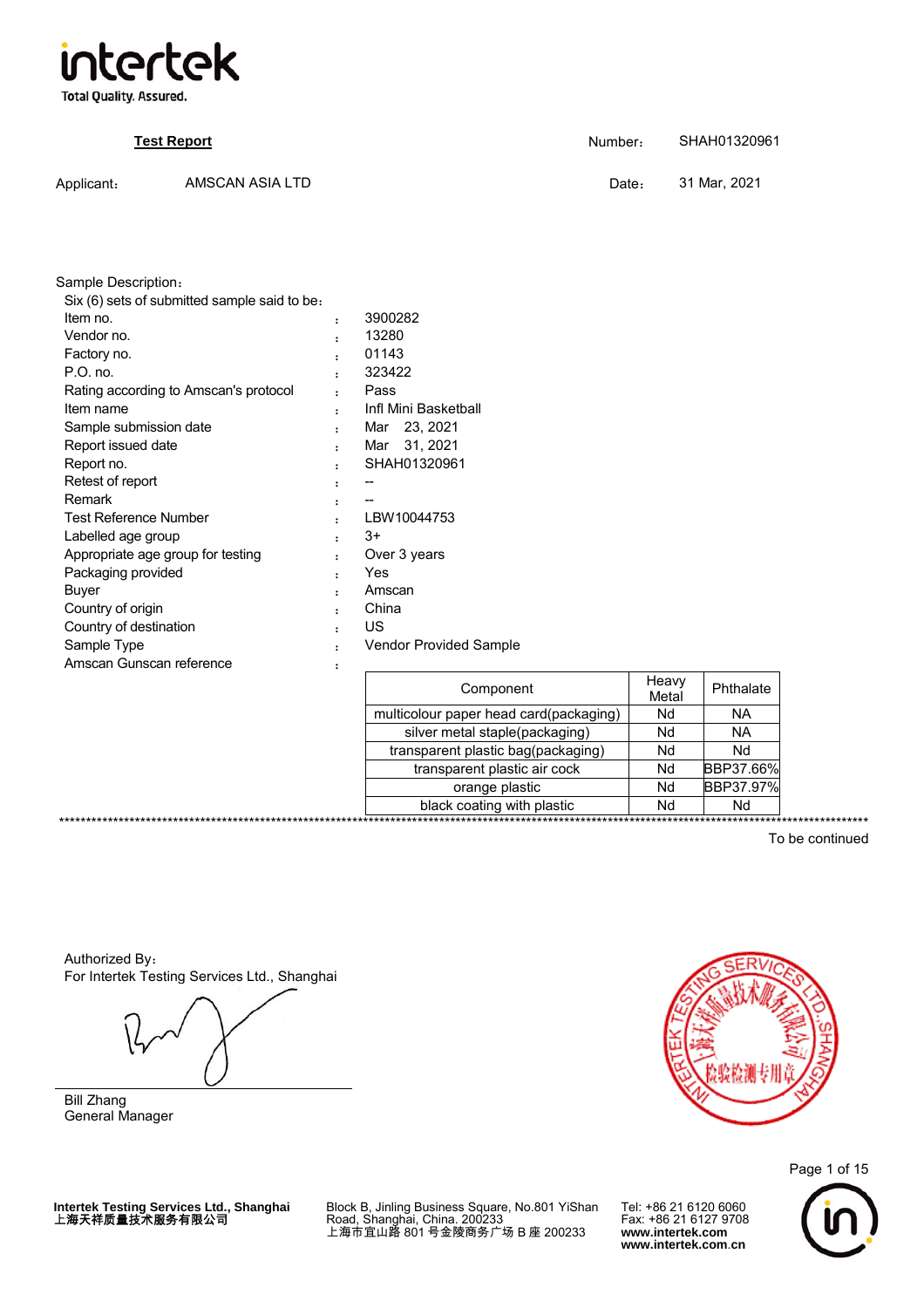

# **Test Report**

Number: SHAH01320961



。<br>・・・・・・・・・・・・・・・・・・・・・・・

Tests conducted:

\*\*\*\*\*\*\*\*\*\*\*\*\*\*\*\*

As requested by the applicant, refer to attached page(s) for details.

\*\*\*\*\*\*\*\*\*\*\*\*\*\*\*\*\*\*\*\*\*\*\*\*\*\*

To be continued

Authorized By: For Intertek Testing Services Ltd., Shanghai

**Bill Zhang** General Manager



Page 2 of 15

Intertek Testing Services Ltd., Shanghai<br>上海天祥质量技术服务有限公司

Block B, Jinling Business Square, No.801 YiShan<br>Road, Shanghai, China. 200233<br>上海市宜山路 801 号金陵商务广场 B 座 200233

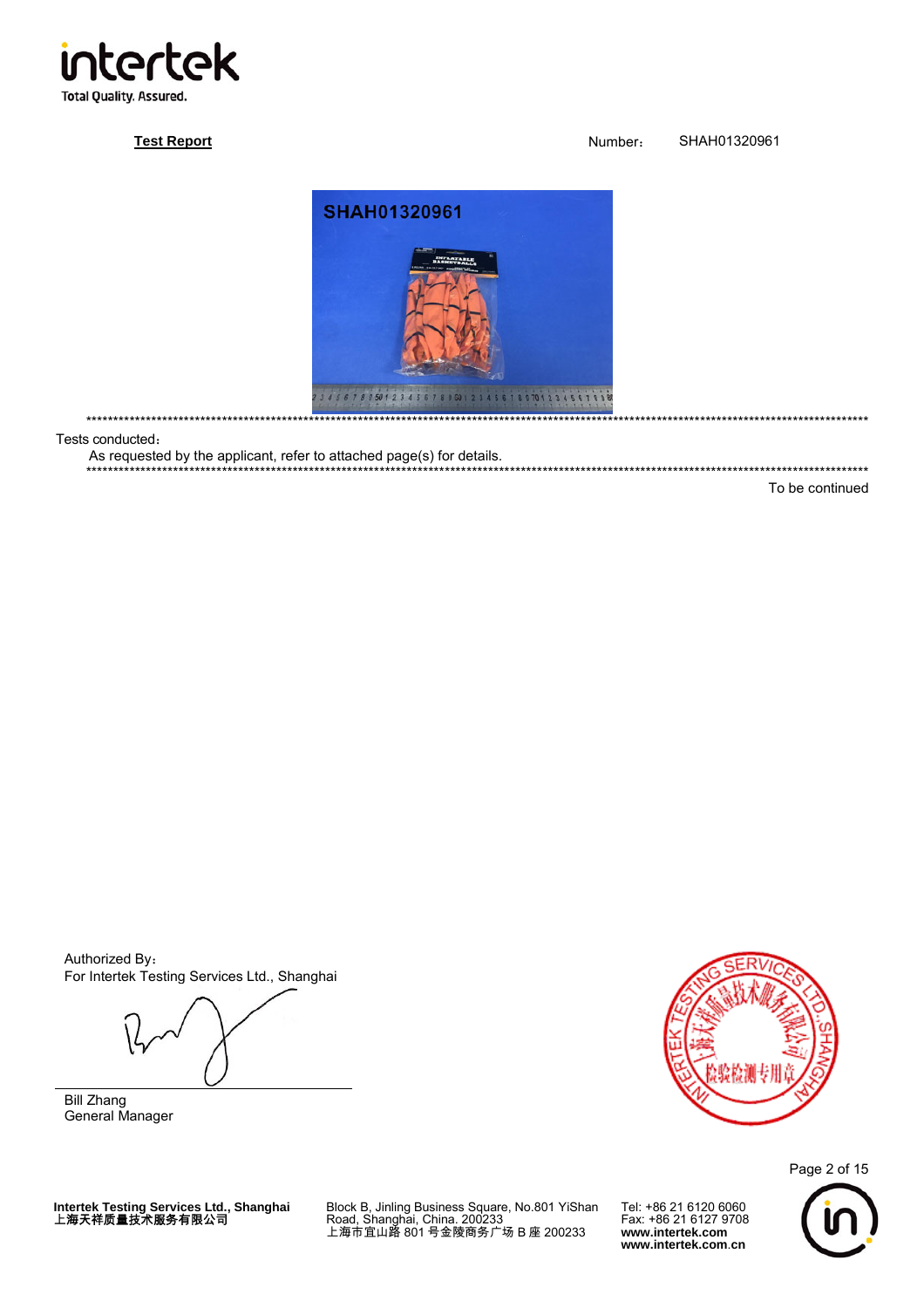# **ir ntertek Total Quality. Assured.**

**Test Report** Number: SHAH01320961

| Amscan requirement (for GCC use)                |           |  |
|-------------------------------------------------|-----------|--|
| Test item                                       | Rating    |  |
| Lead in surface coating (16 CFR 1303)           | Pass      |  |
| Lead in substrate (CPSIA 101)                   | Pass      |  |
| Choking hazard labeling (16 CFR 1500.19)        | <b>NA</b> |  |
| Pacifiers (16 CFR 1511)                         | <b>NA</b> |  |
| Rattles (16 CFR 1510)                           | <b>NA</b> |  |
| Labeling on hazardous (16 CFR 1500.14(b) (1-5)) | <b>NA</b> |  |
| Toys (ASTM F963) (CPSIA 106)                    | Pass      |  |
| Sharp point (16 CFR 1500.48)                    | Pass      |  |
| Sharp edge (16 CFR 1500.49)                     | <b>NA</b> |  |
| Small part (16 CFR 1501)                        | <b>NA</b> |  |
| Flammability of solids (16 CFR 1500.44)         | Pass      |  |
| Flammability of textiles (16 CFR 1610)          | <b>NA</b> |  |
| Flammability of plastic film (16 CFR 1611)      | <b>NA</b> |  |
| Phthalates in toy & childcare items (CPSIA 108) | Pass      |  |
| Art materials (LHAMA) (16 CFR 1500.14(b)(8))    | <b>NA</b> |  |
| Others (please specify)                         | <b>NA</b> |  |

Abbreviation: NA = Not applicable NR = Not requested

\*\*\*\*\*\*\*\*\*\*\*\*\*\*\*\*\*\*\*\*\*\*\*\*\*\*\*\*\*\*\*\*\*\*\*\*\*\*\*\*\*\*\*\*\*\*\*\*\*\*\*\*\*\*\*\*\*\*\*\*\*\*\*\*\*\*\*\*\*\*\*\*\*\*\*\*\*\*\*\*\*\*\*\*\*\*\*\*\*\*\*\*\*\*\*\*\*\*\*\*\*\*\*\*\*\*\*\*\*\*\*\*\*\*\*\*\*\*\*\*\*\*\*\*\*\*\*\*\*\*\*\*\*\*\*\*\*\*\*\*\*\*\*\*

To be continued

Authorized By: For Intertek Testing Services Ltd., Shanghai

Bill Zhang General Manager



Page 3 of 15

**Intertek Testing Services Ltd., Shanghai** 上海天祥质量技术服务有限公司

Block B, Jinling Business Square, No.801 YiShan Road, Shanghai, China. 200233 上海市宜山路 801 号金陵商务广场 B 座 200233

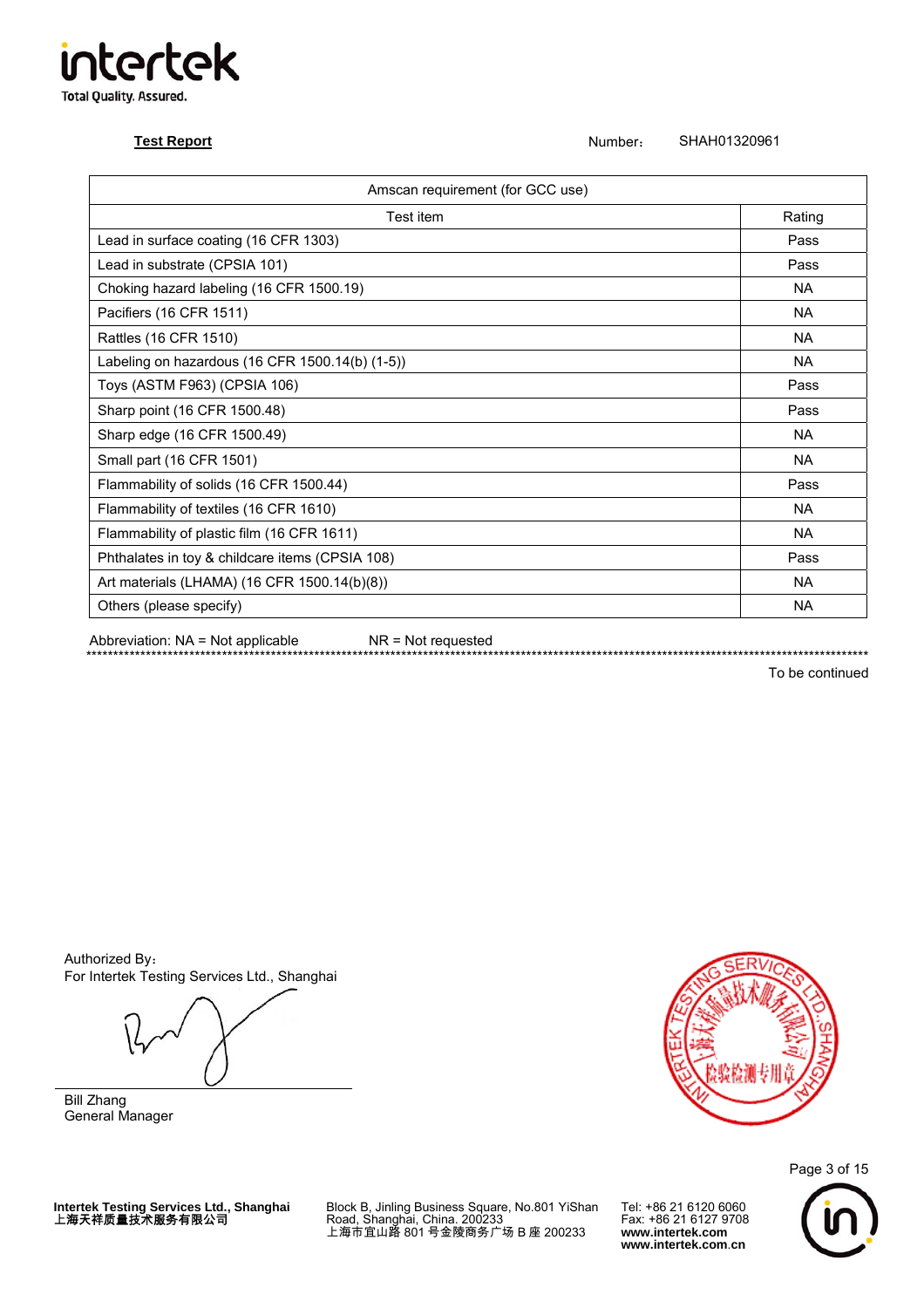# **Total Quality. Assured.**

**Test Report** Number: SHAH01320961 Conclusion: Tested samples Standard<br>
Submitted Sample Set Amscan Labeling Reguirement<br>
Rass Amscan Labeling Requirement U.S. ASTM F963-17-Physical And Mechanical Tests **Pass**  U.S. ASTM F963-17-Flammability Test of Materials Other Than Textile **Materials**  Pass Canada Consumer Product Safety Act Toys Regulations SOR/2011-17 with amendments SOR/2016-195, SOR/2016-302 and SOR/2018-138 - Mechanical and Physical test Pass Canada Consumer Product Safety Act Toys Regulations SOR/2011-17 section 21 with amendments SOR/2016-195, SOR/2016-302 and SOR/2018-138 - Cellulose Nitrate and Celluloid Pass U.S. CFR Title 16 (CPSC Regulations)-Part 1500.3(c)(6)(vi) Flammability Test On Rigid and Pliable Solids Pass Tested components of submitted sample Total Lead content in surface coating **Pass** Pass Tested component of submitted sample Amscan's requirement for total Lead content in non-surface coating materials (substrate) Pass Tested components of submitted sample Amscan's requirement for toxic elements test on surface coating Pass Amscan's requirement for toxic elements test on substrate **Pass** Pass Tested component of submitted sample Canada Consumer Product Safety Act Toys Regulation SOR/2011-17 section 23 and amendments SOR/2016-195 for Toxic Elements Test Pass Tested Components Of Submitted Sample Amscan's requirement for specified phthalates **Pass** Pass Amscan's requirement with reference to Consent Judgement No. BG-350969 for phthalates content based on related court case of California Proposition 65 (excluding labelling assessment) Pass Tested component of submitted sample Amscan's requirement on Lead and Cadmium in surface wipe sample Pass \*\*\*\*\*\*\*\*\*\*\*\*\*\*\*\*\*\*\*\*\*\*\*\*\*\*\*\*\*\*\*\*\*\*\*\*\*\*\*\*\*\*\*\*\*\*\*\*\*\*\*\*\*\*\*\*\*\*\*\*\*\*\*\*\*\*\*\*\*\*\*\*\*\*\*\*\*\*\*\*\*\*\*\*\*\*\*\*\*\*\*\*\*\*\*\*\*\*\*\*\*\*\*\*\*\*\*\*\*\*\*\*\*\*\*\*\*\*\*\*\*\*\*\*\*\*\*\*\*\*\*\*\*\*\*\*\*\*\*\*\*\*\*\* To be continued

Authorized By: For Intertek Testing Services Ltd., Shanghai

Bill Zhang General Manager



Page 4 of 15

**Intertek Testing Services Ltd., Shanghai** 上海天祥质量技术服务有限公司

Block B, Jinling Business Square, No.801 YiShan Road, Shanghai, China. 200233 上海市宜山路 801 号金陵商务广场 B 座 200233

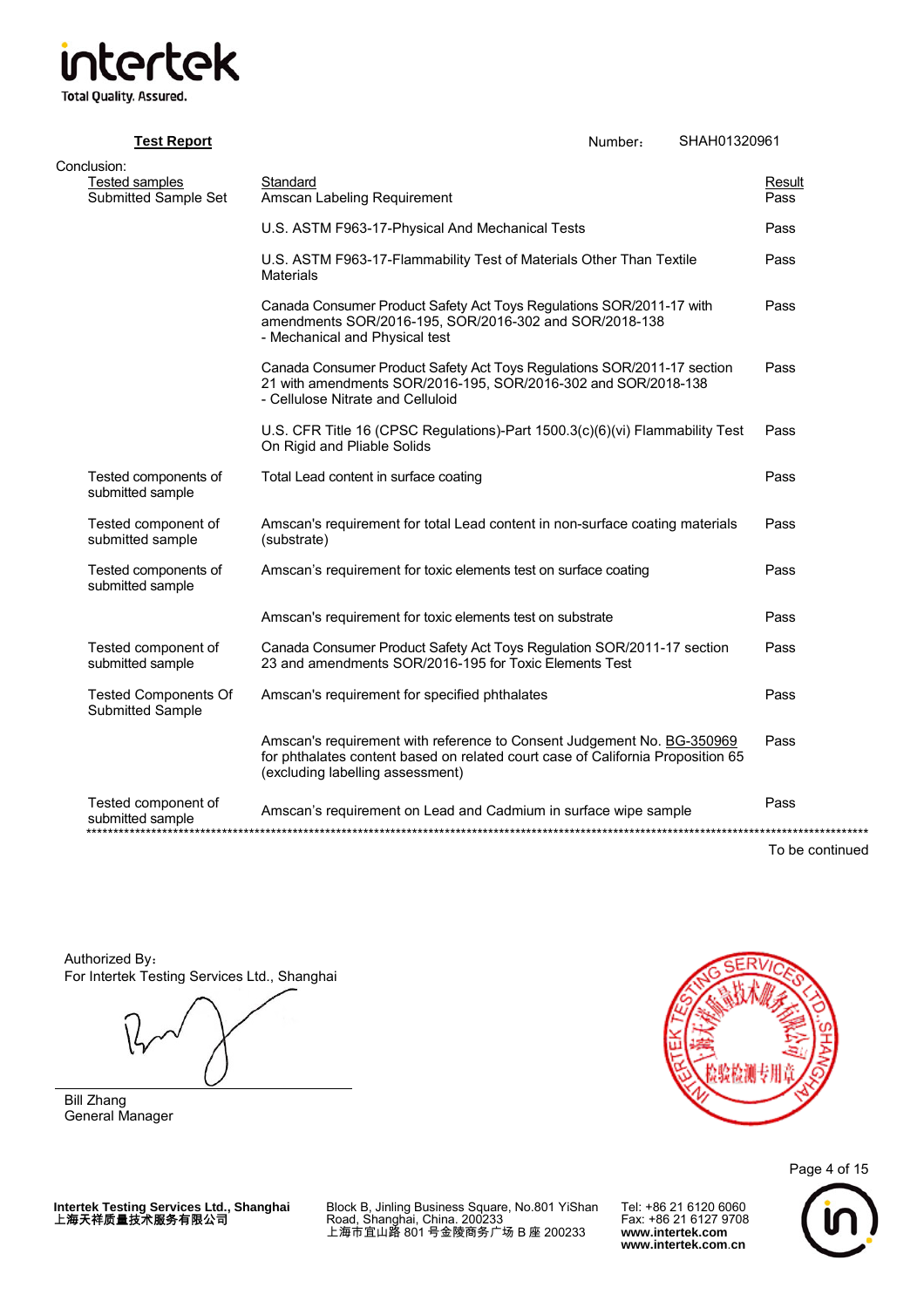

# Tests Conducted

# 1 Labeling Test on Amscan Product

As per the Amscan requirement, the submitted sample was subjected to the following tests.

Number of Samples Tested: One (1) Set.

Executive Summary:

| Labeling<br><b>Requirements</b>                                   | <b>Citation</b>                                             | <b>Criteria</b>                                                                                                                                                                                                                                                                                                                                                                                                                             | <b>Result</b>        |
|-------------------------------------------------------------------|-------------------------------------------------------------|---------------------------------------------------------------------------------------------------------------------------------------------------------------------------------------------------------------------------------------------------------------------------------------------------------------------------------------------------------------------------------------------------------------------------------------------|----------------------|
| 16 CFR 500 Fair<br>Packaging and                                  | <b>FPLA</b><br>(16 CFR 500)                                 | Manufacturer, Packer, or Distributor's Name &<br>Address (City, State & Zip Code)                                                                                                                                                                                                                                                                                                                                                           | P                    |
| Labeling Act                                                      | or                                                          | <b>Product Identification</b>                                                                                                                                                                                                                                                                                                                                                                                                               | P                    |
| or<br>Uniform Packaging<br>and Labeling<br><b>Regulations</b>     | <b>NIST Uniform Laws</b><br>and Regulations<br>Handbook 130 | Net quantity of contents shall be expressed in<br>appropriate type size and in terms of weight or<br>mass, measure, numerical count, or<br>combination so as to give accurate information<br>to facilitate consumer comparison (in.-pound<br>and SI units).                                                                                                                                                                                 | P                    |
| Country of Origin<br>Marking                                      | 19 CFR 134                                                  | Shall indicate country of origin legibly,<br>permanently, and in comparable size and<br>close proximity to any mention of country other<br>than country in which the article was<br>manufactured or produced. Must be visible at<br>point of purchase.                                                                                                                                                                                      | P<br>(Made in China) |
| 16 CFR 1500.130<br><b>Pressurized Container</b><br>Labeling       | 16 CFR 1500.130                                             | Self-pressurized containers shall conform to<br>the labeling requirements 16 CFR<br>1500.121(c).                                                                                                                                                                                                                                                                                                                                            | NA.                  |
| ASTM F963 Labeling                                                | ASTM F963, Section<br>$4 - 6$                               | Shall have special labeling for special features                                                                                                                                                                                                                                                                                                                                                                                            | P                    |
| Labeling for<br>Misbranded Toy or<br><b>Children Articles</b>     | FHSA Sec.24 / 16<br>CFR 1500.19&121                         | Shall conform to the labeling requirement as<br>defined by the act and regulations                                                                                                                                                                                                                                                                                                                                                          | <b>NA</b>            |
| <b>Art Materials</b>                                              | 16 CFR<br>$1500.14(b)(8)$ /<br>ASTM D4236                   | Shall conform to the labeling requirements as<br>defined by 16 CFR 1500.14<br>(b)(8)(LHAMA)/ASTM D4236<br>The art materials product/package shall carry<br>"Conforms to ASTM D4236" or similar<br>statement express the same meaning.<br>Note: it is the supplier's responsibility to<br>ensure the art materials used in the product<br>are non-toxic and conforms to ASTM D4236.<br>The document review is reported on next test<br>item. | <b>NA</b>            |
| 16 CFR 1500.14(b)(1-<br>5) Labeling on<br>Hazardous<br>Substances | 16 CFR 1500                                                 | Substances have a special hazard to health<br>shall have conform labeling requirement.                                                                                                                                                                                                                                                                                                                                                      | <b>NA</b>            |
| <b>Stuffed Toy Labeling</b>                                       | PA / MA / OH Stuffed<br>Toy Law                             | Stuffed toys shall have a tag or label securely<br>affixed which contains:<br>A statement that "All new material" was<br>$\bullet$<br>used                                                                                                                                                                                                                                                                                                  | <b>NA</b>            |

**Intertek Testing Services Ltd., Shanghai** 上海天祥质量技术服务有限公司

Block B, Jinling Business Square, No.801 YiShan Road, Shanghai, China. 200233 上海市宜山路 801 号金陵商务广场 B 座 200233

Tel: +86 21 6120 6060 Fax: +86 21 6127 9708 **www.intertek.com www.intertek.com**.**cn**

Page 5 of 15

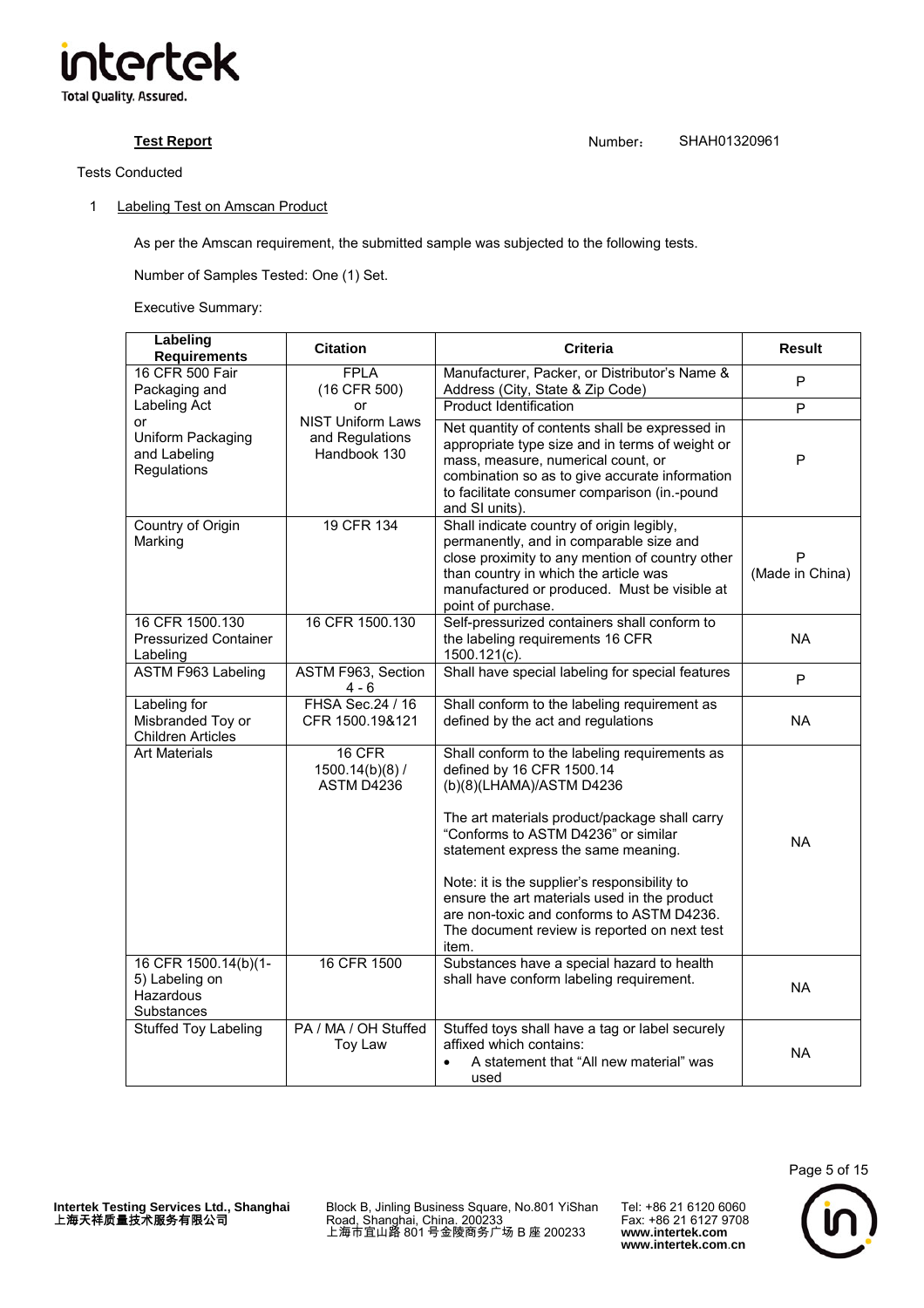| ntertel                        | Κ |
|--------------------------------|---|
|                                |   |
| <b>Total Quality. Assured.</b> |   |

Tests Conducted **Labeling Requirements Citation Criteria Result**  • Type of material The assigned state registration number (Pennsylvania at a minimum) The name and principal place of business (city and state) of the manufacturer or vendor Stuffed Articles **Technical Standard** and Safety Act, 2000 Ontario Regulation 218/01 Quebec Regulation Respecting Stuffing and Upholstered and Stuffed Articles The Public Health Act of Manitoba, C.C.S.M. c. P210 - Bedding, Upholstered and Stuffed Articles **Regulation** Toys shall have a label in the required format, securely affixed in a conspicuous location to the stuffed article. Labels must be made of a white durable fabric with black printing and shall declare filling materials by generic name in descending order based on the volume of each filling material. NA Safety Agency Listing Verification\* Visual Check | Verify UL/ETL listing or equivalent UL/ETL number: \_\_\_\_\_\_\_\_\_ for\_\_\_\_\_\_\_\_\_ UL/ETL number: \_\_\_\_\_\_\_\_\_ for\_\_\_\_\_\_\_\_\_\_ UL/ETL number: for NA Safety Agency Listing Verification\* Visual Check | CUL/CETL Current Listing verification Comment: Conduct electrical listing verification and testing for CANADA if being sold in Canada CUL/CETL number: \_\_\_\_\_\_\_\_ for\_\_\_\_\_\_\_\_\_ CUL/CETL number: entitled for CUL/CETL number: \_\_\_\_\_\_\_\_\_\_ for\_\_\_ NA FCC Labeling Verification FCC Part 15 Shall have valid FCC report if the product operates by DC / AC with internal frequency >9kHz or operates by battery with internal frequency >1.705MHz Appropriate marking shall appear on both the product and instruction manual. NA

To be continued

Page 6 of 15

Block B, Jinling Business Square, No.801 YiShan Road, Shanghai, China. 200233 上海市宜山路 801 号金陵商务广场 B 座 200233

\*\*\*\*\*\*\*\*\*\*\*\*\*\*\*\*\*\*\*\*\*\*\*\*\*\*\*\*\*\*\*\*\*\*\*\*\*\*\*\*\*\*\*\*\*\*\*\*\*\*\*\*\*\*\*\*\*\*\*\*\*\*\*\*\*\*\*\*\*\*\*\*\*\*\*\*\*\*\*\*\*\*\*\*\*\*\*\*\*\*\*\*\*\*\*\*\*\*\*\*\*\*\*\*\*\*\*\*\*\*\*\*\*\*\*\*\*\*\*\*\*\*\*\*\*\*\*\*\*\*\*\*\*\*\*\*\*\*\*\*\*\*\*\*

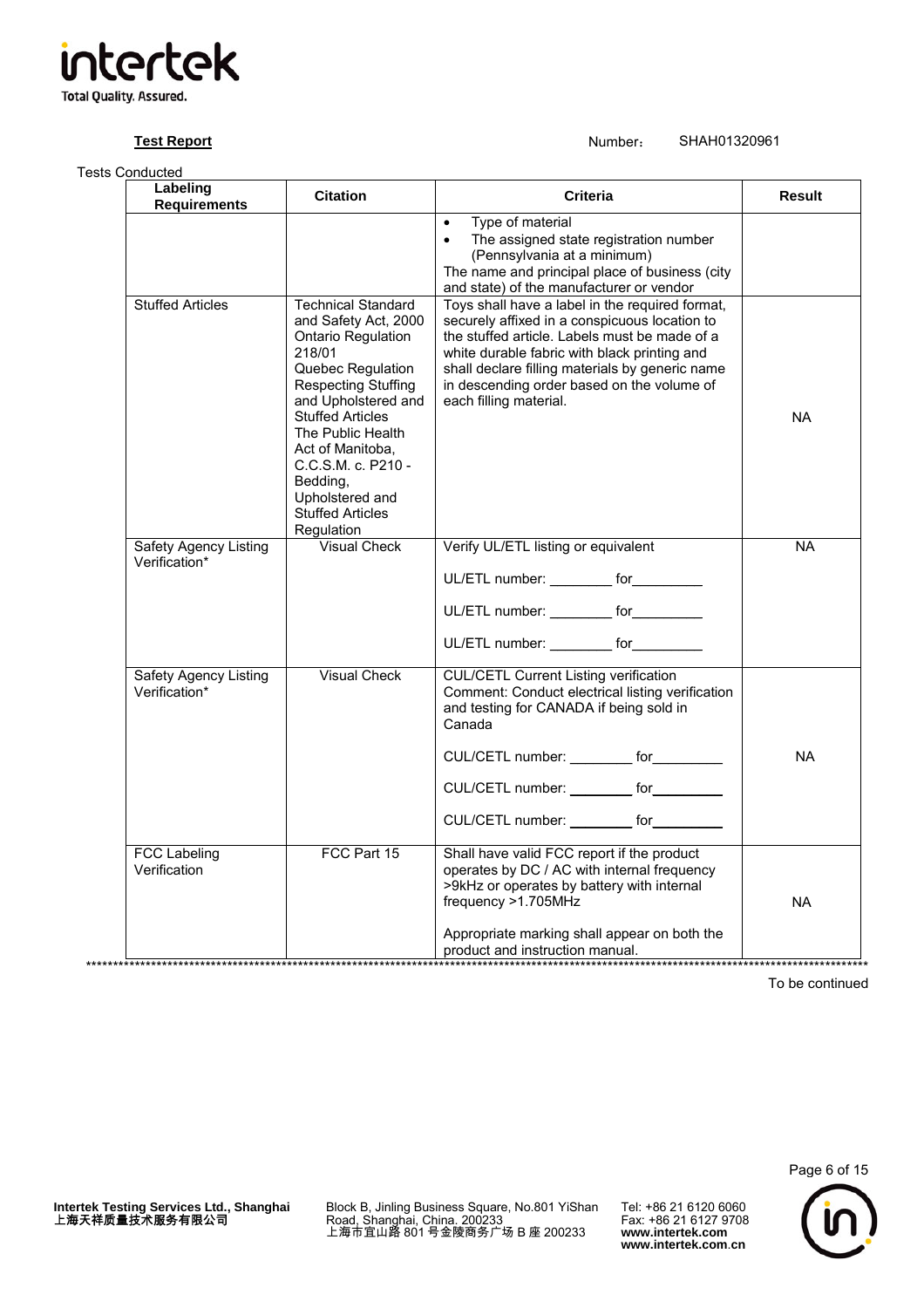

**Test Report** Number: SHAH01320961

Abbreviation: P = Pass; NA = Not Applicable

Date sample received: Mar.23, 2021 Testing period: Mar.23, 2021 to Mar.25, 2021

# 2 Physical and Mechanical Tests

As per ASTM Standard Consumer Safety Specification for Toy Safety F963-17.

Applicant's Specified Age Group for Testing: For ages over 3 years

| The submitted samples were undergone the use and abuse tests in accordance with the Federal Hazardous Substances |                     |                   |  |  |
|------------------------------------------------------------------------------------------------------------------|---------------------|-------------------|--|--|
| Act (FHSA), Title 16, Code of Federal Regulations:                                                               |                     |                   |  |  |
| <b>Test</b>                                                                                                      | <b>FHSA</b>         | Parameter         |  |  |
| Impact Test                                                                                                      | Section 1500.53 (b) | $4 \times 3.0$ ft |  |  |
| Torque Test                                                                                                      | Section 1500.53 (e) | 4 in-lbf          |  |  |
| Tension Test                                                                                                     | Section 1500.53 (f) | 15 <sub>lbf</sub> |  |  |
| Compression Test                                                                                                 | Section 1500.53 (g) | 30 lbf            |  |  |

| Section | <b>Testing Items</b>                                           | Assessment |
|---------|----------------------------------------------------------------|------------|
| 4.1     | <b>Material Quality</b>                                        | P          |
| 4.5     | Sound-Producing Toys                                           | NA.        |
| 4.6.1   | Toys Intended for Children under 36 Months (Small Objects)     | NA.        |
| 4.6.2   | Mouth-Actuated Toys                                            | <b>NA</b>  |
| 4.6.3   | Toys And Games for 36 Months to 72 Months (Small Part Warning) | NA.        |
| 4.7     | Accessible Edges                                               | P          |
| 4.8     | Projections                                                    | NA.        |
| 4.9     | <b>Accessible Points</b>                                       | P          |
| 4.10    | Wires Or Rods                                                  | NA.        |
| 4.11    | <b>Nails And Fasteners</b>                                     | <b>NA</b>  |
| 4.12    | <b>Plastic Film</b>                                            | P          |
| 4.13    | Folding Mechanisms and Hinges                                  | <b>NA</b>  |
| 4.14    | Cords, Straps, and Elastics                                    | <b>NA</b>  |
| 4.15    | Stability and Over-Load Requirements                           | NA.        |
| 4.16    | <b>Confined Spaces</b>                                         | NA.        |
| 4.17    | Wheels, Tires and Axles                                        | <b>NA</b>  |
| 4.18    | Holes, Clearance, and Accessibility of Mechanisms              | NA         |
| 4.19    | <b>Simulated Protective Devices</b>                            | NA.        |
| 4.20    | Pacifiers                                                      | <b>NA</b>  |
| 4.21    | Projectile Toys                                                | NA.        |
| 4.22    | <b>Teethers and Teething Toys</b>                              | <b>NA</b>  |
| 4.23    | Rattles                                                        | <b>NA</b>  |
| 4.24    | <b>Squeeze Toys</b>                                            | NA.        |
| 4.25    | <b>Battery-Operated Toys</b>                                   | <b>NA</b>  |
| 4.26    | Toys Intended to be Attached to a Crib or Playpen              | NA         |

Block B, Jinling Business Square, No.801 YiShan Road, Shanghai, China. 200233 上海市宜山路 801 号金陵商务广场 B 座 200233

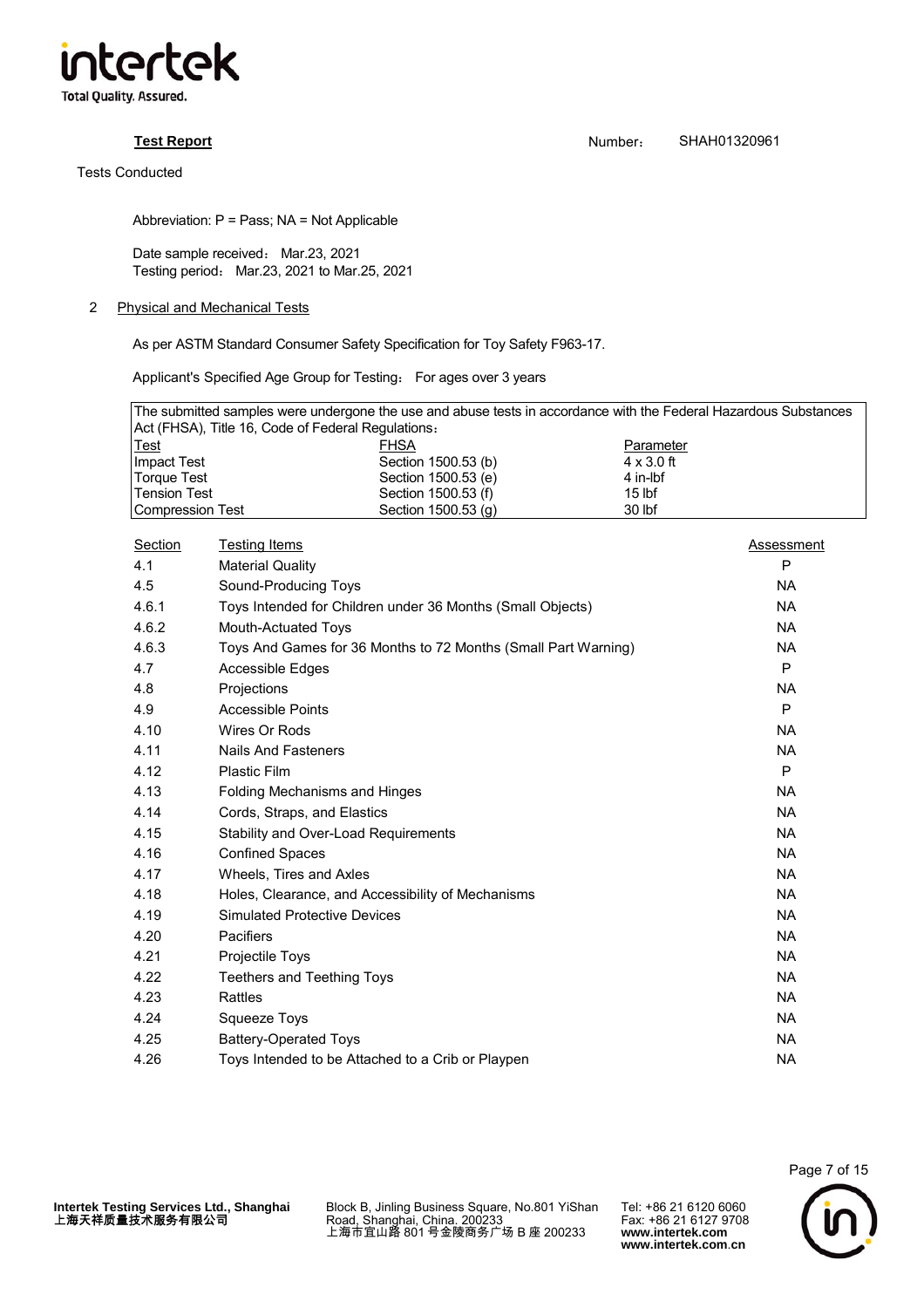

| <b>Tests Conducted</b> |                                                                                                      |                   |
|------------------------|------------------------------------------------------------------------------------------------------|-------------------|
| Section                | Testing Items                                                                                        | Assessment        |
| 4.27                   | Stuffed and Beanbag-Type Toys                                                                        | <b>NA</b>         |
| 4.28                   | <b>Stroller and Carriage Toys</b>                                                                    | <b>NA</b>         |
| 4.29                   | <b>Art Materials</b>                                                                                 | <b>NA</b>         |
| 4.30                   | Toy Gun Marking                                                                                      | <b>NA</b>         |
| 4.31                   | <b>Balloons</b>                                                                                      | <b>NA</b>         |
| 4.32                   | Certain Toys with Nearly Spherical Ends                                                              | <b>NA</b>         |
| 4.33                   | <b>Marbles</b>                                                                                       | <b>NA</b>         |
| 4.34                   | <b>Balls</b>                                                                                         | <b>NA</b>         |
| 4.35                   | Pompoms                                                                                              | <b>NA</b>         |
| 4.36                   | Hemispheric-Shaped Objects                                                                           | <b>NA</b>         |
| 4.37                   | Yo Yo Elastic Tether Toys                                                                            | <b>NA</b>         |
| 4.38                   | Magnets                                                                                              | <b>NA</b>         |
| 4.39                   | Jaw Entrapment in Handles and Steering Wheels                                                        | <b>NA</b>         |
| 4.40                   | <b>Expanding Materials</b>                                                                           | <b>NA</b>         |
| 4.41                   | <b>Toy Chests</b>                                                                                    | <b>NA</b>         |
| 5                      | Labelling Requirement                                                                                | P                 |
| 6                      | <b>Instructional Literature</b>                                                                      | P                 |
| 7                      | Producer's Markings<br>- Name of Producer/Distributor (Packaging & Product)<br>- Address (Packaging) | <b>Yes</b><br>Yes |

Remark: The submitted samples were undergone the tests in accordance with Section 8.5 through Section 8.18 and 8.21 through 8.26 on normal use, abuse and specific tests for different types of toys whichever is applicable.

P = PassNA = Not Applicable

Date sample received: Mar.23, 2021 Testing period: Mar.23, 2021 to Mar.25, 2021

# 3 Flammability Test

As per section 4.2 of the ASTM Standard Consumer Safety Specification On Toy Safety F963-17.

Result = Ignited But Self-Extinguished before Burn Rate Could be Determined.

Date sample received: Mar.23, 2021 Testing period: Mar.23, 2021 to Mar.25, 2021 \*\*\*\*\*\*\*\*\*\*\*\*\*\*\*\*\*\*\*\*\*\*\*\*\*\*\*\*\*\*\*\*\*\*\*\*\*\*\*\*\*\*\*\*\*\*\*\*\*\*\*\*\*\*\*\*\*\*\*\*\*\*\*\*\*\*\*\*\*\*\*\*\*\*\*\*\*\*\*\*\*\*\*\*\*\*\*\*\*\*\*\*\*\*\*\*\*\*\*\*\*\*\*\*\*\*\*\*\*\*\*\*\*\*\*\*\*\*\*\*\*\*\*\*\*\*\*\*\*\*\*\*\*\*\*\*\*\*\*\*\*\*\*\*

To be continued

Block B, Jinling Business Square, No.801 YiShan Road, Shanghai, China. 200233 上海市宜山路 801 号金陵商务广场 B 座 200233

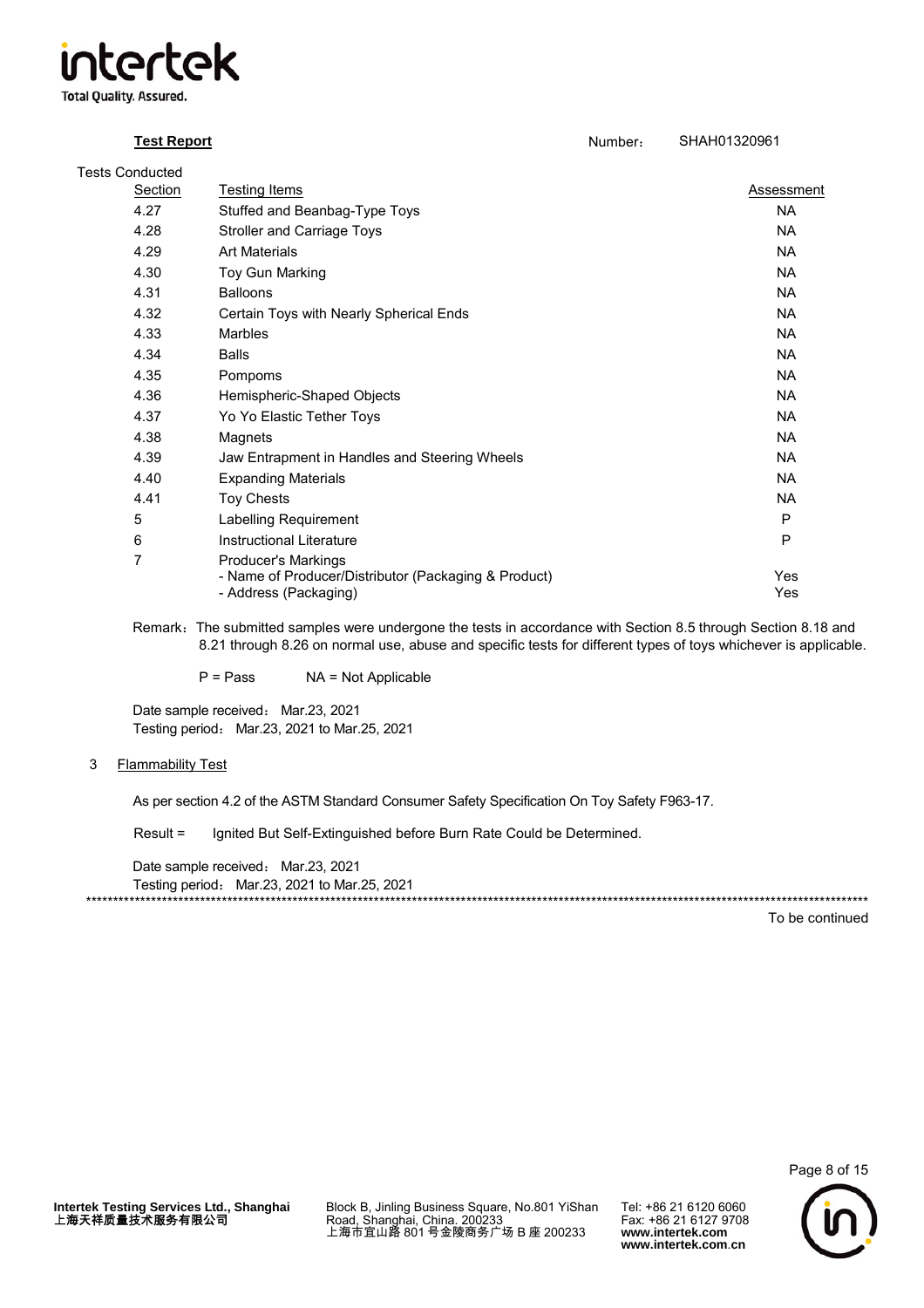

# 4 Physical and Mechanical Test

Test Standard: Canada Consumer Product Safety Act Toys Regulations SOR/2011-17 with amendments SOR/2016-195, SOR/2016-302 and SOR/2018-138.

Applicant specified age group for testing: For ages over 3 years

The submitted samples were undergone the use and abuse tests in accordance with Canada Consumer Product Safety Act Toys Regulations SOR/2011-17 with amendments SOR/2016-195, SOR/2016-302 and SOR/2018-138. Test Parameter Drop test 4 x (0.909±0.005) m Pull test 42.5 $\pm$ 2 N Push test 42.5±2 N

| No. | <b>Testing Items</b>                                                  | Assessment |  |
|-----|-----------------------------------------------------------------------|------------|--|
| 3   | General - English and French bilingual statement                      | <b>NA</b>  |  |
| 4   | Packaging                                                             |            |  |
|     | (a) The opening perimeter is less than 14 inches                      | P          |  |
|     | (b) The opening perimeter is more than 14 inches                      | <b>NA</b>  |  |
|     | <b>Electrical hazard</b>                                              |            |  |
| 5   | Electrically operated toys                                            | <b>NA</b>  |  |
| 6   | Electrically heated toys                                              | <b>NA</b>  |  |
|     | Mechanical hazard                                                     |            |  |
| 7   | Small parts                                                           | <b>NA</b>  |  |
| 8   | Metal edges                                                           | <b>NA</b>  |  |
| 9   | Wire frames                                                           | <b>NA</b>  |  |
| 10  | Plastic edges                                                         | P          |  |
| 11  | Wooden surfaces, edges and corners                                    | <b>NA</b>  |  |
| 12  | Glass                                                                 | <b>NA</b>  |  |
| 13  | Fasteners                                                             | <b>NA</b>  |  |
| 14  | Folding mechanism, bracket or bracing                                 | <b>NA</b>  |  |
| 15  | Spring-wound driving mechanisms                                       | <b>NA</b>  |  |
| 16  | Projectile components                                                 | <b>NA</b>  |  |
| 17  | Toys which a child can enter and which can be closed by a lid or door | <b>NA</b>  |  |
| 18  | Stationary toy that is intended to bear the weight of a child         | <b>NA</b>  |  |
|     | <b>Auditory hazards</b>                                               |            |  |
| 19  | Noise limit                                                           | <b>NA</b>  |  |
|     | Thermal hazards                                                       |            |  |
| 20  | Heated surfaces, parts or substances                                  | <b>NA</b>  |  |
|     | Dolls, plush toys and soft toys                                       |            |  |
| 28  | Fastenings to attach parts, clothing or ornamentation                 | <b>NA</b>  |  |
| 29  | Stuffing materials                                                    |            |  |
|     | (a) Clean and free from vermin                                        | <b>NA</b>  |  |
|     | (b) Free from hard and sharp foreign matter                           | <b>NA</b>  |  |

Block B, Jinling Business Square, No.801 YiShan Road, Shanghai, China. 200233 上海市宜山路 801 号金陵商务广场 B 座 200233

Tel: +86 21 6120 6060 Fax: +86 21 6127 9708 **www.intertek.com www.intertek.com**.**cn**

Page 9 of 15



**Test Report** SHAH01320961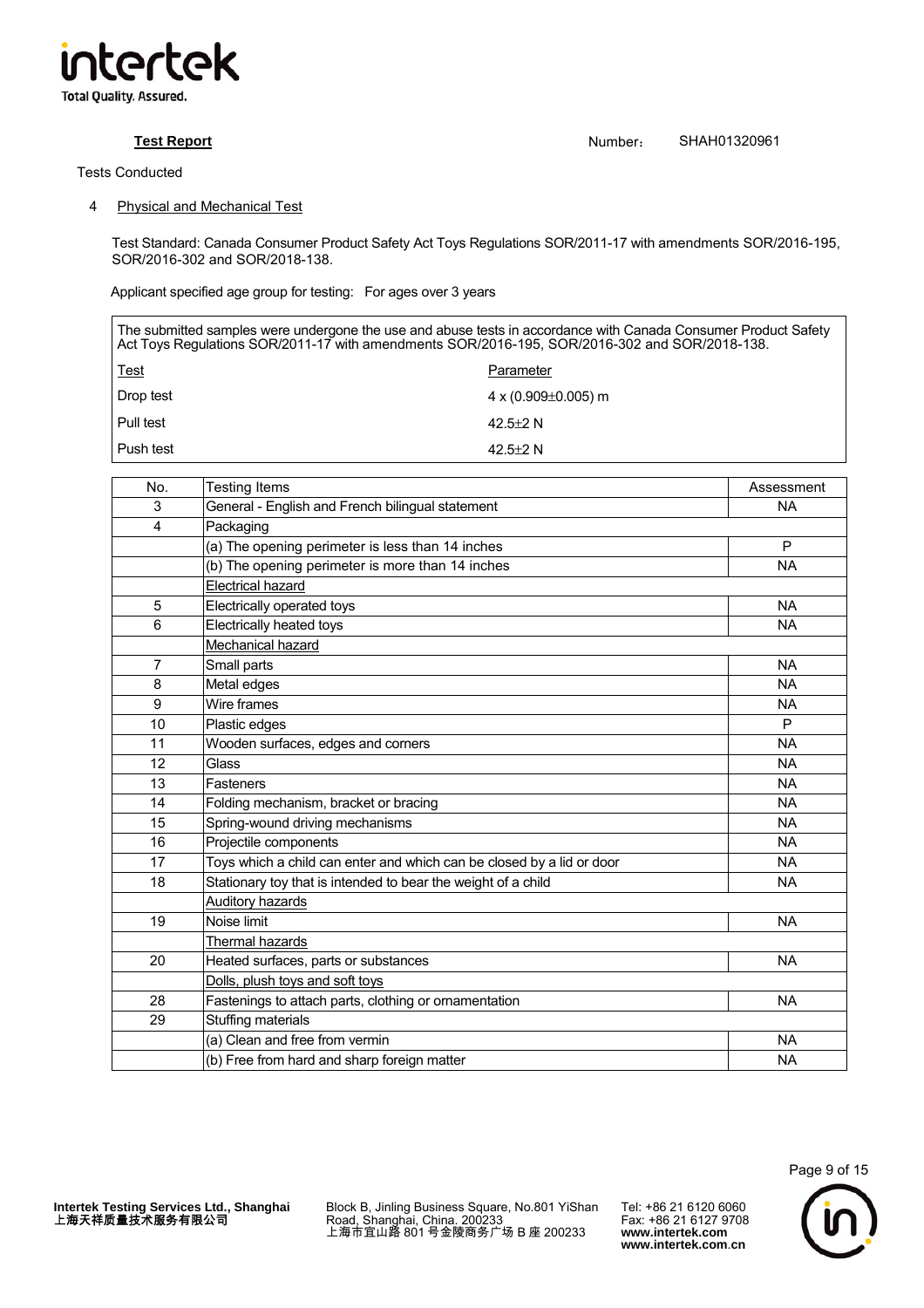

# **Test Report**

# SHAH01320961 Number:

# **Tests Conducted**

| No. | Testing Items                                              | Assessment |
|-----|------------------------------------------------------------|------------|
| 30  | Small parts -Squeaker, reed, valve or other similar device | <b>NA</b>  |
| 31  | Eyes and noses                                             | <b>NA</b>  |
|     | Plant seeds                                                |            |
| 35  | Plant seeds for making noise                               | <b>NA</b>  |
| 36  | Plant seeds for stuffing material                          | <b>NA</b>  |
| 37  | Shaft-like handle                                          | <b>NA</b>  |
| 38  | Toy steam engines boilers                                  | <b>NA</b>  |
| 39  | Finger paints                                              | <b>NA</b>  |
| 40  | Rattle                                                     | <b>NA</b>  |
| 41  | <b>Elastics</b>                                            | <b>NA</b>  |
| 42  | Yo-yo type balls                                           |            |
|     | (a) Stretchable cords                                      | <b>NA</b>  |
|     | (b) Similar product                                        | <b>NA</b>  |
| 43  | Magnetic force                                             | <b>NA</b>  |
| 44  | Warning of magnetic toys                                   | NA.        |

Remark:  $P = Pass$ NA = Not Applicable

Date sample received: Mar.23, 2021 Testing period: Mar.23, 2021 to Mar.25, 2021

# $\overline{5}$ Cellulose Nitrate and Celluloid

Test Standard: Canada Consumer Product Safety Act Toys Regulations SOR/2011-17 section 21 with amendments SOR/2016-195, SOR/2016-302.and SOR/2018-138

|                             | Assessment | Requirement |
|-----------------------------|------------|-------------|
| Cellulose Nitrate/Celluloid | Absent     | Absent      |

Date sample received: Mar.23, 2021 Testing period: Mar.23, 2021 to Mar.25, 2021

# 6 Flammability Test

As per U.S. Code of Federal Regulations title 16 Part 1500.44 for rigid and pliable solids.

Result = Ignited but Self-Extinguished before Burn Rate Could be Determined

Date sample received: Mar.23, 2021 Testing period: Mar.23, 2021 to Mar.25, 2021 \*\*\*\*\*\*\*\*\*\*\*\*\*\*\*\*\*

To be continued

Page 10 of 15

Block B, Jinling Business Square, No.801 YiShan<br>Road, Shanghai, China. 200233<br>上海市宜山路 801 号金陵商务广场 B 座 200233

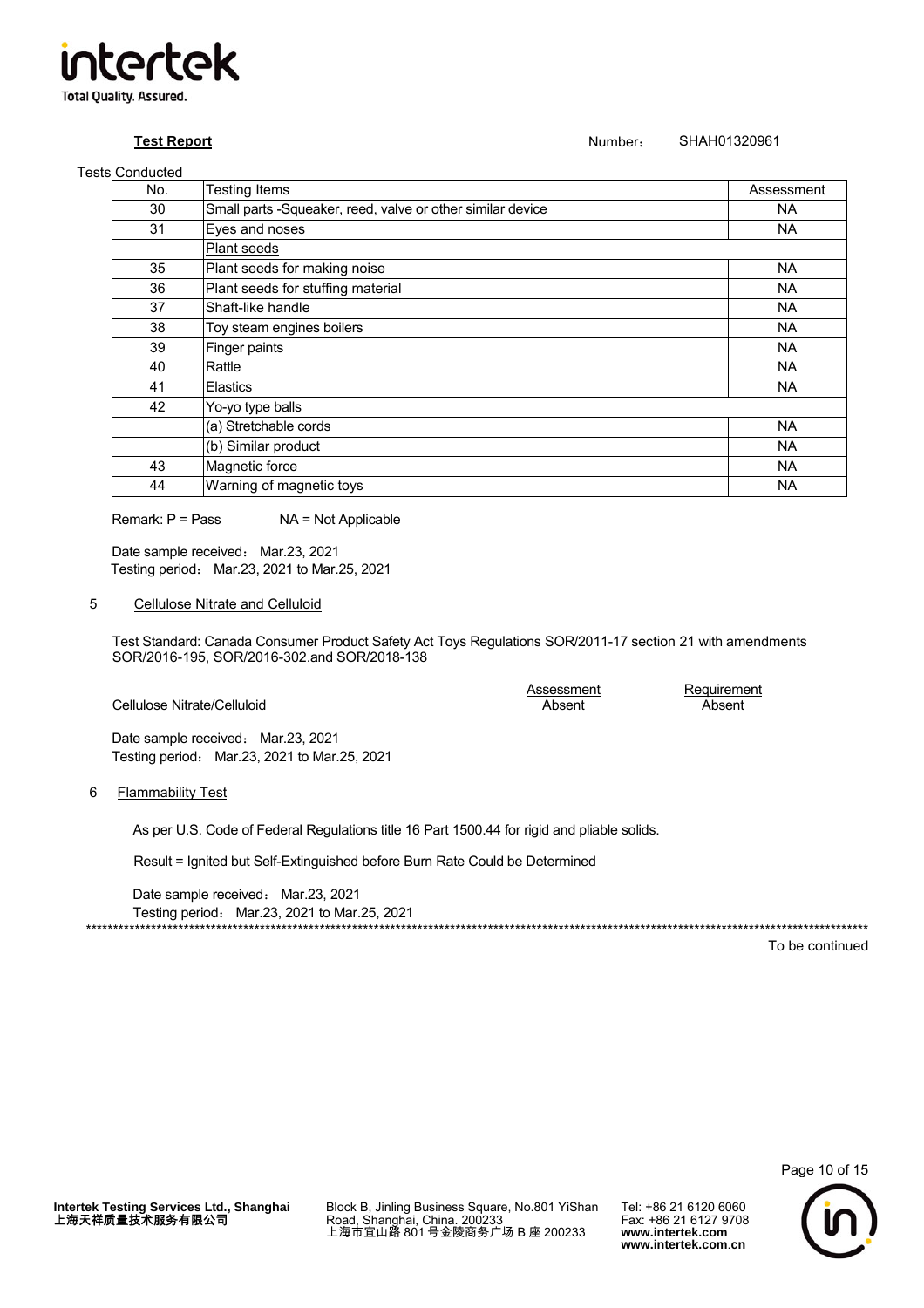

Tests Conducted

# 7 Total Lead (Pb) Content In Surface Coating

As per Amscan's request, with reference to U.S. Code of Federal regulations title 16 part 1303 and U.S. Consumer Product Safety Improvement Act 2008, title I, section 101 for children's products containing Lead and Illinois Lead Poisoning Prevention Act, acid digestion method was used and total Lead content was determined by Inductively Coupled Argon Plasma Spectrometry.

Tested component Tested component Result in ppm

(1)  $<$  10  $<$  90

Remark:  $ppm$  = parts per million = mg/kg

Tested components: (1) Black coating on plastic. (on body)

Date sample received: Mar.23, 2021 Testing period: Mar.23, 2021 to Mar.25, 2021

# 8 Total Lead (Pb) Content In Non-Surface Coating Materials (Substrate)

As per Amscan's request, with reference to U.S. Consumer Product Safety Improvement Act 2008, title I, section 101 for children's products containing Lead and Illinois Lead Poisoning Prevention Act, acid digestion method was used and total Lead content was determined by Inductively Coupled Argon Plasma Spectrometry.

| Tested component | Result in ppm | Limit in ppm |
|------------------|---------------|--------------|
| $(1+2)$          | '10           | 90           |

Remark:  $ppm =$  parts per million = mg/kg

Tested components:

- 1. Orange soft plastic excluding coating. (body)
- 2. Transparent light blue soft plastic. (valve)

Date sample received: Mar.23, 2021 Testing period: Mar.23, 2021 to Mar.30, 2021 \*\*\*\*\*\*\*\*\*\*\*\*\*\*\*\*\*\*\*\*\*\*\*\*\*\*\*\*\*\*\*\*\*\*\*\*\*\*\*\*\*\*\*\*\*\*\*\*\*\*\*\*\*\*\*\*\*\*\*\*\*\*\*\*\*\*\*\*\*\*\*\*\*\*\*\*\*\*\*\*\*\*\*\*\*\*\*\*\*\*\*\*\*\*\*\*\*\*\*\*\*\*\*\*\*\*\*\*\*\*\*\*\*\*\*\*\*\*\*\*\*\*\*\*\*\*\*\*\*\*\*\*\*\*\*\*\*\*\*\*\*\*\*\*

To be continued

Page 11 of 15

Block B, Jinling Business Square, No.801 YiShan Road, Shanghai, China. 200233 上海市宜山路 801 号金陵商务广场 B 座 200233

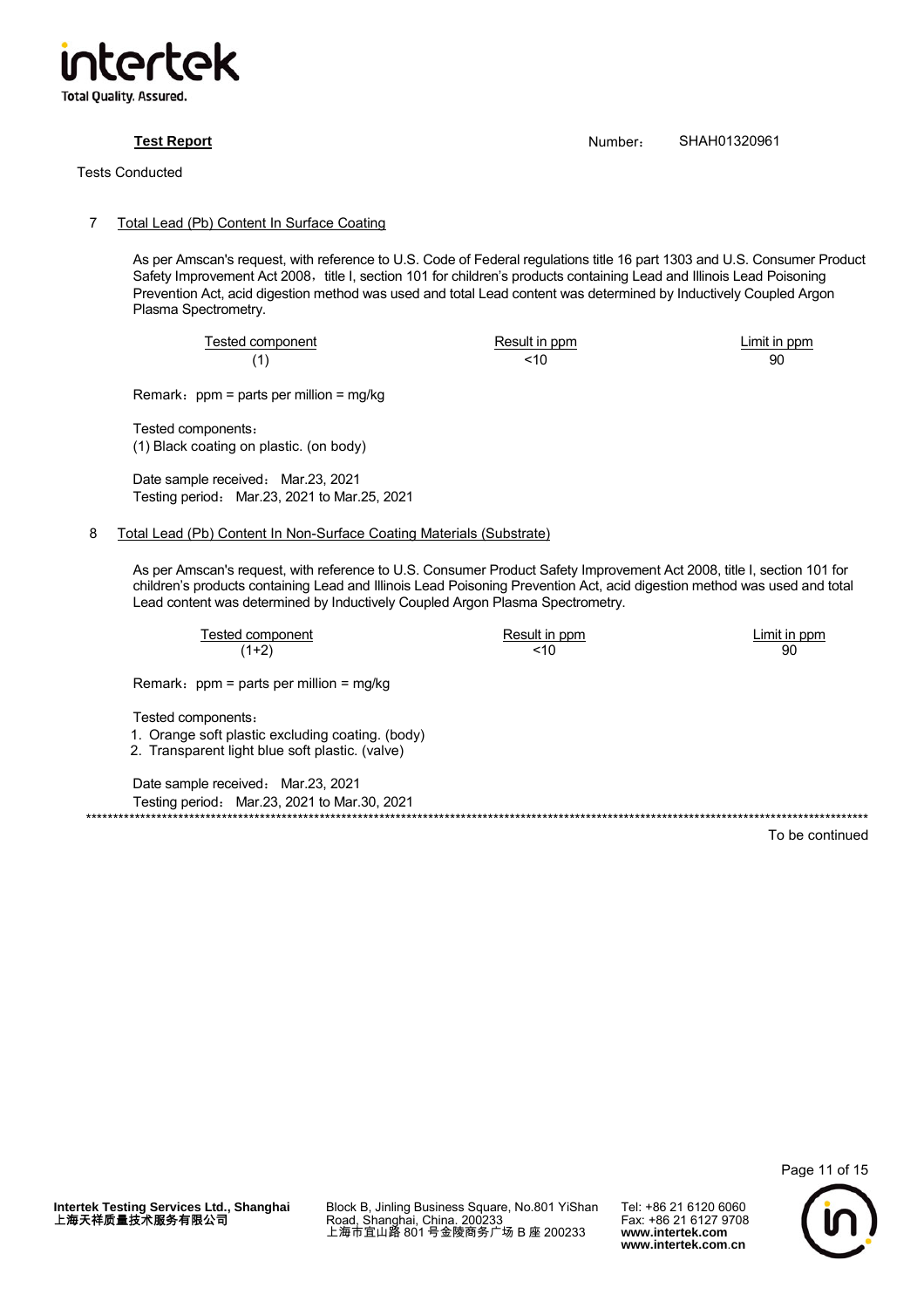

# **Test Report Number:** SHAH01320961

# 9 Toxic Elements Analysis on Surface Coating

As per Amscan's request, with reference to section 4.3.5 of the ASTM standard consumer safety specification on toy safety F963-17, toxic elements content were determined by Inductively Coupled Argon Plasma Spectrometry.

|                     | Result (ppm) | Limit (ppm) |
|---------------------|--------------|-------------|
|                     | (1)          |             |
| Total Barium (Ba)   | 247          | 1000        |
| Total Lead (Pb)     | ~10          | 90          |
| Total Cadmium (Cd)  | < 10         | 75          |
| Total Antimony (Sb) | ~10          | 60          |
| Total Selenium (Se) | < 10         | 500         |
| Total Chromium (Cr) | 21           | 60          |
| Total Mercury (Hg)  | ~10          | 10          |
| Total Arsenic (As)  | < 10         | 25          |
| Total Nickel (Ni)   | ~10          | 60          |

Remark: ppm = Parts per million = mg/kg

Remark: The result of total heavy metals content was below the limits, soluble test was not conducted.

Tested Components: (1) Black coating on plastic. (on body)

Date sample received: Mar.23, 2021 Testing period: Mar.23, 2021 to Mar.30, 2021

# 10 Toxic Elements Analysis On Substrate

As per Amscan's request, with reference to section 4.3.5 of the ASTM standard consumer safety specification on toy safety F963-17, toxic elements content were determined by Inductively Coupled Argon Plasma Spectrometry.

|                     | Result in ppm | Limit in ppm |
|---------------------|---------------|--------------|
|                     | 11∶           |              |
| Total Barium (Ba)   | 932#          | 1000         |
| Total Lead (Pb)     | ~10           | 90           |
| Total Cadmium (Cd)  | ~10           | 75           |
| Total Antimony (Sb) | ~10           | 60           |
| Total Selenium (Se) | ~10           | 500          |
| Total Chromium (Cr) | ~10           | 60           |
| Total Mercury (Hg)  | ~10           | 60           |
| Total Arsenic (As)  | ~10           | 25           |
| Total Nickel (Ni)   | ~10           | 60           |
|                     |               |              |

To be continued



Page 12 of 15

Block B, Jinling Business Square, No.801 YiShan Road, Shanghai, China. 200233 上海市宜山路 801 号金陵商务广场 B 座 200233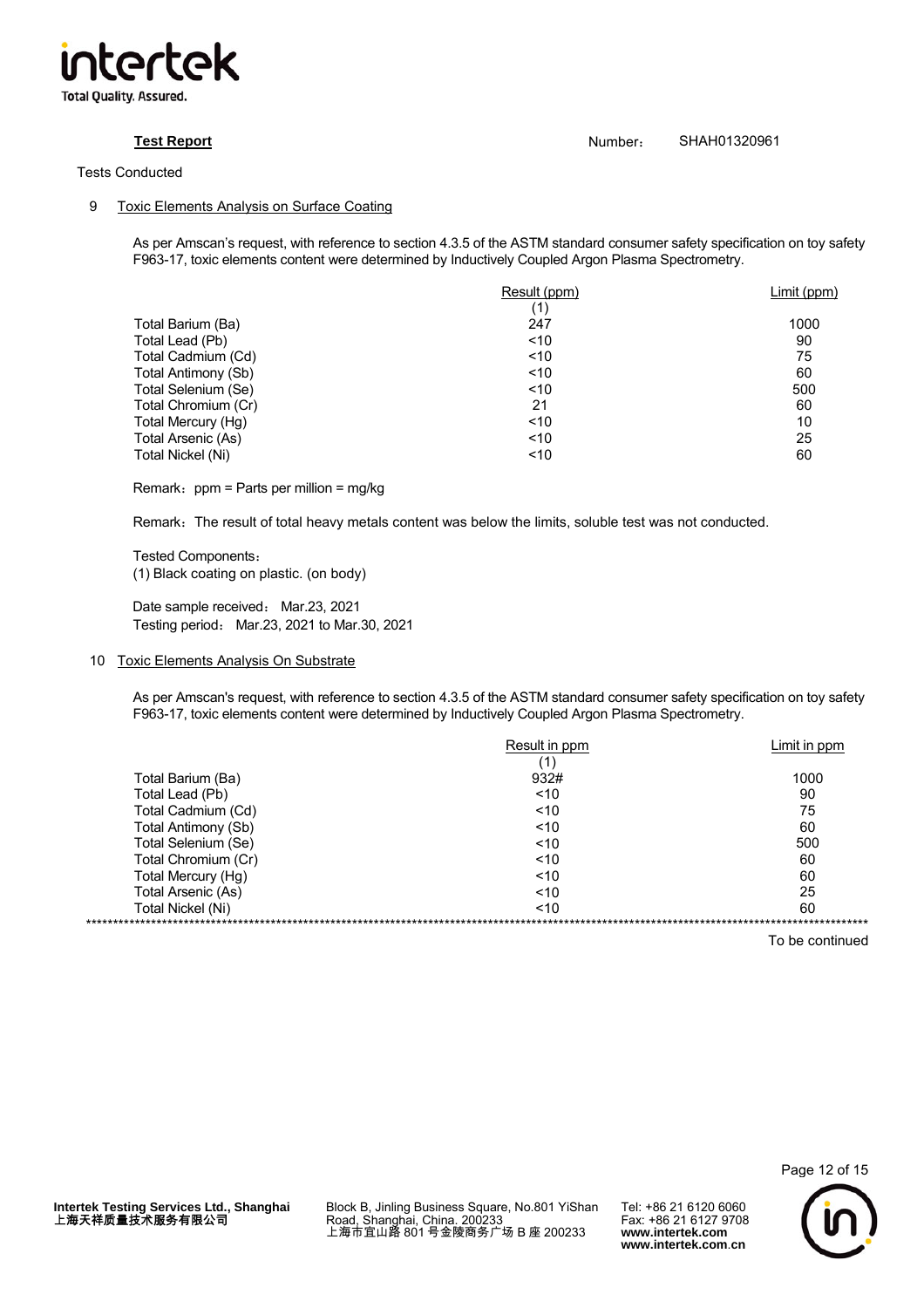

| <b>Test Report</b>     | Number:       | SHAH01320961 |
|------------------------|---------------|--------------|
| <b>Tests Conducted</b> |               |              |
|                        | Result in ppm | Limit in ppm |
|                        | $(1+2)$       |              |
| Sol. Barium (Ba)       | ≺5            | 1000         |
| Sol. Lead (Pb)         | $<$ 5         | 90           |
| Sol. Cadmium (Cd)      | $5$           | 75           |
| Sol. Antimony (Sb)     | $5$           | 60           |
| Sol. Selenium (Se)     | $<$ 5         | 500          |
| Sol. Chromium (Cr)     | $5$           | 60           |
| Sol. Mercury (Hg)      | $5$           | 60           |
| Sol. Arsenic (As)      | < 2.5         | 25           |
| Sol. Nickel (Ni)       | $5$           | 930          |

Remark: Sol = Soluble ppm = Parts per million = mg/kg

# = Exceeded Soluble limit /n.

Remark: the result of total heavy metals content was failed to meet the limits, soluble test was conducted.

Tested Components:

1.Orange soft plastic excluding coating. (body)

2.Transparent light blue soft plastic. (valve)

Date sample received: Mar.23, 2021 Testing period: Mar.23, 2021 to Mar.30, 2021

# 11 Toxic Elements Analysis

As per method C02.2, C07 and C03, published in Health Canada Product safety reference manual Book 5 - Laboratory Policies and Procedures Part B: test methods section, by acid digestion and extraction methods were used and toxic elements content were determined by Inductively Coupled Argon Plasma Spectrometry.

|                    | Result (mg/kg) | Limit (mg/kg) |  |
|--------------------|----------------|---------------|--|
|                    | (1)            |               |  |
| Tot. Lead (Pb)     | ~10            | 90            |  |
| Tot. Mercury (Hg)  | ND             | ND            |  |
| Sol. Cadmium (Cd)  | ~10            | 1000          |  |
| Sol. Antimony (Sb) | ~10            | 1000          |  |
| Sol. Selenium (Se) | < 10           | 1000          |  |
| Sol. Arsenic (As)  | ~10            | 1000          |  |
| Sol. Barium (Ba)   | ~10            | 1000          |  |
|                    |                |               |  |

To be continued



**Intertek Testing Services Ltd., Shanghai** 上海天祥质量技术服务有限公司

Block B, Jinling Business Square, No.801 YiShan Road, Shanghai, China. 200233 上海市宜山路 801 号金陵商务广场 B 座 200233

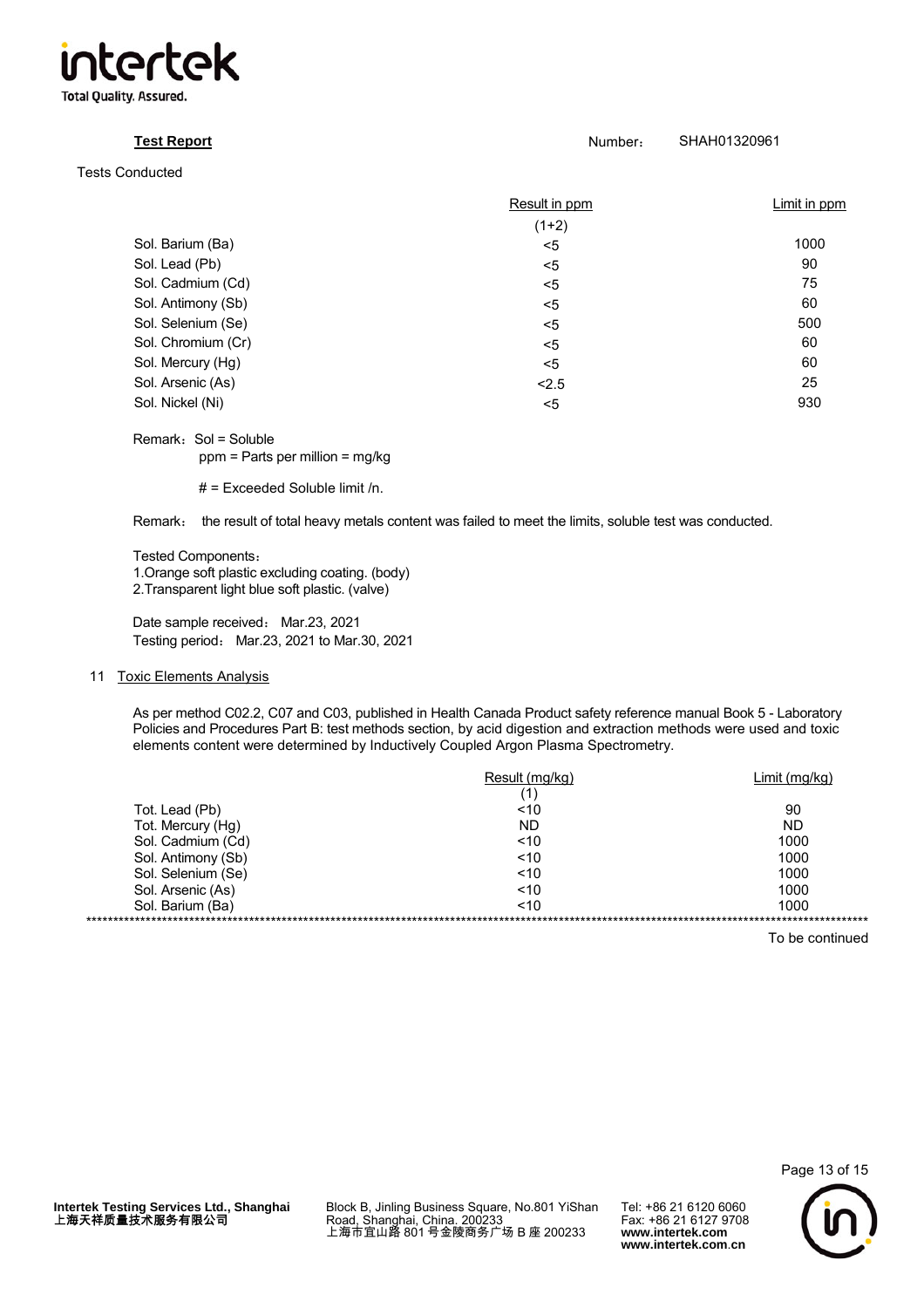

Remark: mg/kg = Milligram per kilogram Tot. = Total Sol. = Soluble ND = Not detected (<0.078 mg/kg)

Tested Components: Black coating on plastic. (on body)

Date sample received: Mar.23, 2021 Testing period: Mar.23, 2021 to Mar.30, 2021

# 12 Phthalate Content Test

Test Method: Amscan's specification, with reference to CPSC-CH-C1001-09.3, by Gas Chromatographic-Mass Spectrometric (GC-MS) and High Performance Liquid Chromatographic (HPLC) analysis.

| Compound                                                                                                                                                                                       | Result (%, w/w) | Limit (%, w/w) |
|------------------------------------------------------------------------------------------------------------------------------------------------------------------------------------------------|-----------------|----------------|
|                                                                                                                                                                                                | $(1+2)$         | (Max.)         |
| Dibutyl phthalate (DBP)                                                                                                                                                                        | <b>ND</b>       | 0.1            |
| Diethyl hexyl phthalate (DEHP)                                                                                                                                                                 | <b>ND</b>       | 0.1            |
| Benzyl butyl phthalate (BBP)                                                                                                                                                                   | <b>ND</b>       | 0.1            |
| Diiso-nonyl phthalate (DINP)                                                                                                                                                                   | <b>ND</b>       | 0.1            |
| Di-n-octyl phthalate (DnOP)                                                                                                                                                                    | <b>ND</b>       | 0.1            |
| Diiso-decyl phthalate (DIDP)                                                                                                                                                                   | <b>ND</b>       | 0.1            |
| Di-n-hexyl phthalate (DnHP) / (DHEXP)                                                                                                                                                          | <b>ND</b>       | 0.1            |
| Di-cyclohexyl phthalate (DCHP)                                                                                                                                                                 | <b>ND</b>       | 0.1            |
| Diisobutyl phthalate (DIBP)                                                                                                                                                                    | <b>ND</b>       | 0.1            |
| Dipentyl phthalate (DPP) / (DPENP)                                                                                                                                                             | <b>ND</b>       | 0.1            |
| Diisooctyl phthalate (DIOP)                                                                                                                                                                    | <b>ND</b>       |                |
| 1,2-Benzenedicarboxylic acid, dihexyl ester,                                                                                                                                                   | <b>ND</b>       |                |
| branched and linear                                                                                                                                                                            |                 |                |
| Monobutyl phthalate (MBP)                                                                                                                                                                      | <b>ND</b>       |                |
| Diethyl phthalate (DEP)                                                                                                                                                                        | <b>ND</b>       | --             |
| Bis(2-methoxyethyl) phthalate (DMEP)                                                                                                                                                           | <b>ND</b>       | --             |
| Diisopentylphthalate (DIPP)                                                                                                                                                                    | <b>ND</b>       | --             |
| N-pentyl-isopentylphthalate (PIPP)                                                                                                                                                             | <b>ND</b>       |                |
| 1,2-Benzenedicarboxylic acid, dipentylester,<br>branched and linear                                                                                                                            | <b>ND</b>       |                |
| 1,2-Benzenedicarboxylic acid, di-C6-8-branched<br>alkyl esters, C7-rich (DIHP)                                                                                                                 | <b>ND</b>       |                |
| 1,2-Benzenedicarboxylic acid, di-C7-11-branched<br>and linear alkyl esters (DHNUP)                                                                                                             | <b>ND</b>       |                |
| 1,2-benzenedicarboxylic acid, di-C6-10-alkyl<br>esters; 1,2-benzenedicarboxylic acid, mixed decyl<br>and hexyl and octyl diesters with $\geq 0.3\%$ of dihexyl<br>phthalate (EC No. 201-559-5) | <b>ND</b>       |                |

To be continued



**Intertek Testing Services Ltd., Shanghai** 上海天祥质量技术服务有限公司

Block B, Jinling Business Square, No.801 YiShan Road, Shanghai, China. 200233 上海市宜山路 801 号金陵商务广场 B 座 200233

Tel: +86 21 6120 6060 Fax: +86 21 6127 9708 **www.intertek.com www.intertek.com**.**cn**

**Test Report** Number: SHAH01320961